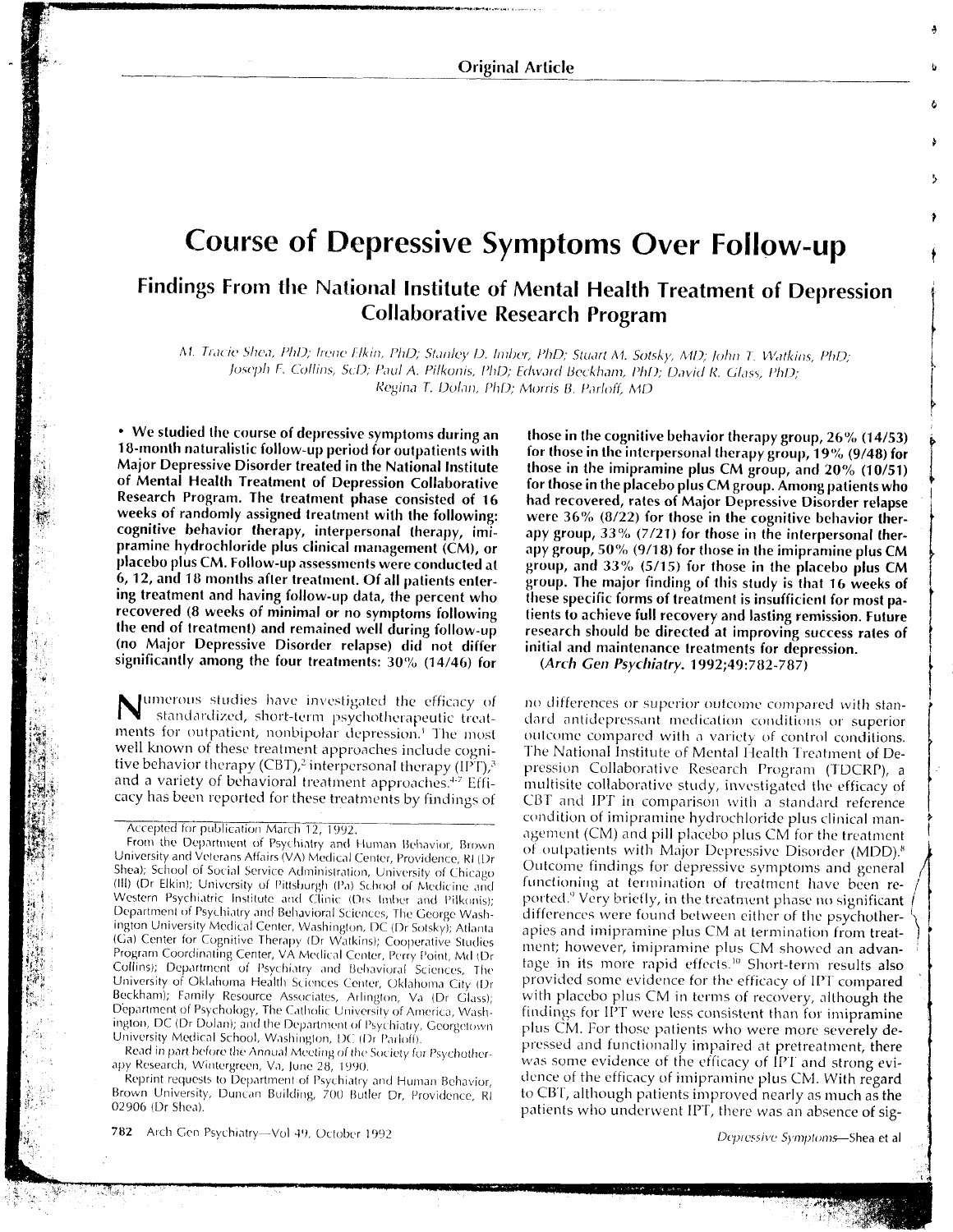nificant differences in outcome between CBT and the placebo plus CM condition.

An important question regarding the effectiveness of psychotherapy concerns its ability to effect more lasting change, especially given the high rates of relapse and recurrence of depression.<sup>11,12</sup> That is, do the techniques and strategies of the short-term psychotherapeutic approaches for depression do what they are designed to do: help patients develop more adaptive coping mechanisms and enable them to deal more effectively with their lives and with the symptoms of depression? If they do, then such lasting effects of the psychotherapies might be evidenced in the delay of relapse, in the attenuation of the severity or duration of future episodes of depression, or in the prevention of relapse altogether. Earlier studies have attempted to address this question. Follow-up studies of short-term treatment with CBT have reported better posttreatment outcome for patients responding to CBT compared with patients responding to an antidepressant.<sup>13-17</sup> Patients treated with IPT have been found to have better social functioning, but not less depression, at 1 year follow-up.<sup>18</sup>

The purpose of this article is to report findings from the TDRCP on the posttreatment course of patients during an 18-month naturalistic follow-up period. This long-term follow-up of short-term results provides an estimate of the enduring quality of the remission induced by the various treatments. This is of considerable value, as it indicates the likelihood that patients recovering following a particular kind of treatment will become depressed again during the period of time defined by the follow-up period. However, comparisons of treatment conditions for relapse rates after recovery do not yield immediately interpretable causal inferences about "enduring effects," since the patient groups defined by recovery on different treatments may have different latent relapse tendencies. For example, a completely inactive placebo would select for natural remission, which might be "enduring," while a highly potent treatment might select additionally for patients who remain well only when they are treated. Thus, after treatment discontinuation, the relapse rate would be lower in the placebo group, purely from selection.

Ð

١Ì

 $\mathbf 0$ 

e

ŕ٠

и

И

эf

ì.

e

эf

Σr

 $\mathfrak{a}$ 

Σf

e.

ìί

эI

ìt

r.

ŧ-

ì.

Ō

d

١Ċ

ιċ

ė

d

Ιē

al

Aside from the question of "causality," the long-term follow-up of the TDCRP provides clinically useful data as discussed above. First, we extend the examination of the short-term outcomes of the treatments to the longer term. The comparison of the long-term outcome of the treatment groups of the entire original sample (ie, the proportion who recover in the short-term phase and remain well following treatment termination) has implications for the choice of initial treatment strategies.

Second we present data that bear on a clinically relevant question: given that one recovers in a given treatment condition, what is the probability of relapse? We also examine other subsequent outcomes, including receiving treatment for depression and amount of time without symptoms of depression. Finally, we use these results to generate hypotheses about "enduring causal effects" and propose directions for studies that might better address such questions.

## **SUBJECTS AND METHODS Treatment Phase**

A detailed description of the research protocol is presented elsewhere.<sup>8,9</sup> A brief overview of procedures in the short-term treatment phase is presented herein.

Arch Gen Psychiatry-Vol 49, October 1992

### **Patients**

Study patients had to be between the ages of 21 and 60 years, meet Research Diagnostic Criteria (RDC)<sup>19</sup> for a current episode of definite MDD, have a minimum score of 14 on an amended version of the 17-item Hamilton Rating Scale for Depression (HRSD),<sup>20,21</sup> and provide informed consent. There were additional exclusion criteria.<sup>8</sup> Two hundred fifty patients passed all criteria and were randomized to treatment; 239 patients actually entered treatment.

#### Procedures

At each of three research sites (George Washington University, Washington, DC, University of Pittsburgh (Pa), and University of Oklahoma, Oklahoma City), patients were randomly assigned to one of the four 16-week treatment conditions: CBT, IPT, imipramine plus CM, or placebo plus CM. Experienced therapists received further training in their respective approaches, and each treatment condition was carried out according to a detailed man $ual.<sup>2,3,22</sup>$ 

#### **Follow-up Phase**

Patients completing the treatment protocol entered the follow-up phase after their last treatment session. For the pharmacotherapy conditions, medication dosages were gradually reduced and patients received one to two tapering sessions during the first 4 to 6 weeks of the follow-up period. Patients not completing treatment were also included in the follow-up. As noted, the follow-up was naturalistic, with no experimental control over further treatment patients might receive. Follow-up evaluations were scheduled at 6, 12, and 18 months after treatment completion or following the point at which treatment would have been completed for those patients who dropped out or were withdrawn from the study.

The same procedures for treatment referral at the end of the short-term phase were followed in all treatment conditions: patients who were doing well, but interested in further treatment, were encouraged to wait a few months, but they were provided with referrals if they did not want to wait. Patients who were symptomatic were provided with referrals in as standard a fashion as possible for patients in the different treatment conditions. Patients were not permitted to return to their study therapist following completion of the short-term phase.

#### Assessment

Patients were assessed at each follow-up evaluation using the Longitudinal Interval Follow-up Evaluation II (LIFE-II-II), developed to assess the longitudinal course of psychiatric disorders.<sup>23</sup> The LIFE-II includes a semistructured interview that generates detailed information for retrospective ratings of psychopathologic course over the previous 6 months. Weekly psychiatric status ratings (PSRs) are made on a six-point scale for episodic affective disorders, ranging from meeting RDC criteria for the index episode (rating of  $5$  or  $6$ ) to no residual symptoms (rating of 1). Ratings for all other disorders, including chronic minor and intermittent depressive disorders, are made on a three-point scale. All RDC disorders present at intake into the study or developed during the follow-up phase were rated. Detailed information regarding treatment received during the follow-up period was assessed separately.

A videotape interrater reliability study of the LIFE-II was conducted in which clinical evaluators at all sites  $(n=7)$  rated the same videotaped LIFE-II interviews for 12 patients. Rater agreement was assessed on major course variables and was consistently good to excellent (intraclass correlations and ks ranging from .82 to .93).

#### **Evaluation of Outcome**

Recovery was defined as stable symptomatic remission from MDD, requiring LIFE-II PSRs of 1 or 2 (minimal or no symptoms) for a minimum of 8 consecutive weeks following completion of

Depressive Symptoms-Shea et al 783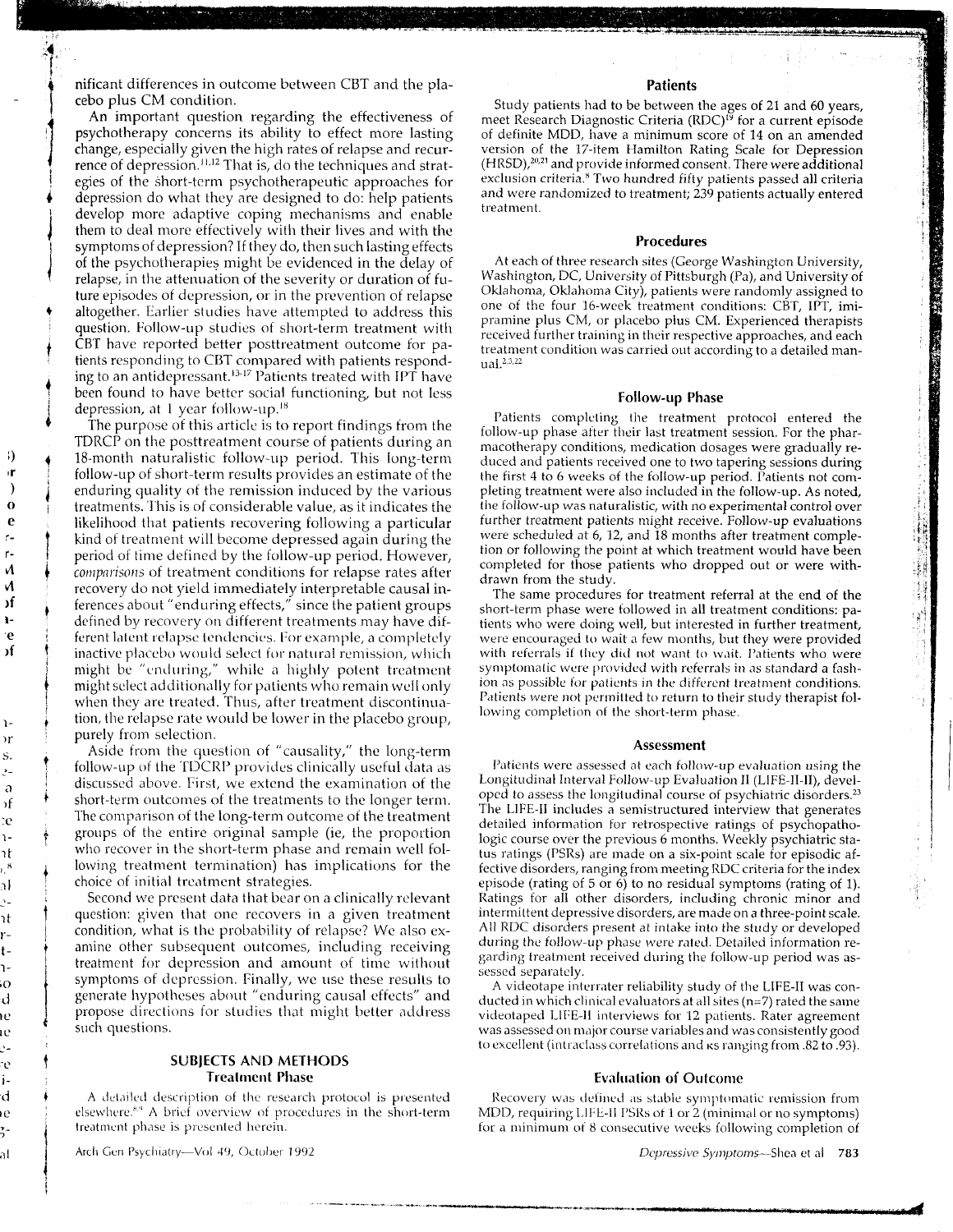

As noted, we required 8 weeks without symptoms for our primary definition of recovery. Given the common use of crosssectional definitions of recovery in clinical trials, including our own report of treatment outcome,<sup>9</sup> however, relapse rates for a sample so defined are of interest. In addition, our requirement of a stable recovery during the first 8 weeks of follow-up means that patients who are improved at termination but have an early relapse (during the first 8 weeks) are not included in the recovered sample and are thus not counted in relapse rates. This could result in an underestimate of relapse over follow-up particularly for imipramine plus CM, by missing patients who relapse following discontinuation of treatment with medication. The following rates of MDD relapse were found during the 18 months of follow-up in the sample of patients with an HRSD of 6 or less at termination: seven  $(39\%)$  of 18 for CBT; 14  $(56\%)$  of 25 for IPT; 10  $(45\%)$ of 22 for imipramine plus CM; and five  $(42%)$  of 12 for placebo plus CM. Interestingly, only two of the patients in the imipramine plus CM group with an HRSD of 6 or less at termination relapsed during the first 8 weeks of follow-up.

#### **COMMENT**

The most significant aspect of the findings reported herein concerns the relatively small number of patients who have an optimal course, ie, achieve a full recovery following 16 weeks of treatment and then remain well during the 18-month follow-up period. Although most patients in the study showed improvement,<sup>9</sup> of all those who entered treatment and had complete follow-up data, only 39% met our stringent recovery criterion, and only 24% both recovered and remained well (no MDD relapse).

There were no significant differences among any of the treatment conditions in terms of the proportion of the original sample who recovered and remained well. For the subsample of patients who are less severely depressed/ impaired at pretreatment, the two psychotherapy conditions seemed to have a slightly better outcome. Further studies investigating a possible advantage of the psychotherapies for less impaired patients, when short- and longer-term results are considered, would be useful.

The findings also indicated that the probability of relapse (MDD) did not differ substantially for patients recovering in the different treatment conditions, ranging from 33% to 50%. Patients recovering in all conditions are at a fairly high risk of relapse. Despite these rates of relapse, however, we find that on average, patients in the recovered sample were asymptomatic the majority of the time over follow-up (Table 2). Since about a third of those patients received further treatment during the follow-up, this does not represent a totally untreated course.

Considering indexes of outcome other than MDD relapse (ie, receiving treatment, weeks without symptoms), we did not find any indications of an advantage for patients recovering in IPT. In their 1-year follow-up of patients treated with IPT, amitriptyline hydrochloride, or the combination, Weissman and colleagues<sup>18</sup> similarly found

786 Arch Gen Psychiatry-Vol 49, October 1992

no differences for IPT on clinical symptoms of depression, but they did find a main effect for IPT on measures of social functioning. In cross-sectional analyses of social functioning for the total sample in the TDCRP,<sup>26</sup> no significant differences were found among any of the treatment conditions in social functioning at 6 or 12 months. At 18 months, IPT was significantly superior to imipramine plus CM and differed at a trend level from CBT on global social functioning, but it did not differ significantly from placebo plus CM. Further work on mode-specific effects at follow-up are in progress and will be reported separately.

Patients recovering in CBT had the lowest rates of receiving treatment for depression during the follow-up, and particularly at the 1-year point, they had a low rate of relapse when defined as MDD or treatment (14% compared with 50% for imipramine plus CM, 43% for IPT, and 31% for placebo plus CM). Previous follow-up studies of CBT have reported better outcomes (following termination from treatment) for CBT-treated patients than for patients treated with tricyclic antidepressants on a variety of indexes, including relapse rates.<sup>13-17</sup> The consistency of the findings has encouraged optimism regarding the prophylactic value of CBT.<sup>27</sup> However, the possibility that CBT selects healthier patients (with a lower latent risk of relapse) for recovery, compared with those recovering with tricyclic antidepressant treatment, is an equally plausible explanation for these findings. In our study, although we could not detect differences on most clinically relevant variables for patients recovering in the different treatment conditions (eg, HRSD and GAS pretreatment and termination scores, number of prior episodes), we did find that proportionally more recovered patients in the imipramine plus CM group entered the study with a GAS score of 50 or less (more impaired). Another consideration is the performance of the placebo plus CM condition in the current study, that did not show notable differences from CBT on any measures over follow-up. The previous studies cited did not include a placebo group. Thus, despite the consistently better outcome of CBT as compared with tricyclic antidepressants reported in these studies, the ability of CBT to provide prophylaxis remains an open question.

This question cannot be answered by post-short-term treatment naturalistic follow-up studies. If enduring effects can be tested, this will require new designs. Other approaches might include studying alterations in the course of individual patients, studying the relationship between hypothesized mechanisms of change and course, or examining the relationship between the dose or competency of treatment delivered and subsequent course. None of these approaches, however, is without its own methodologic limitations.

What is clear from our findings is that 16 weeks of these particular treatments is insufficient treatment to achieve full recovery and lasting remission for most outpatients with MDD. This finding is similar to that of other studies. The recent report on maintenance treatments for recurrent depression, for example, also documents the need for further treatment for recovered patients following treatment with a combination of IPT and imipramine.<sup>28</sup> A recurrence rate of 74% in the first 2 years was found for patients in the inactive maintenance treatment cell (medication clinic and placebo). The advantages of continuing pharmacotherapy following recovery were evident in this maintenance study as well as earlier studies.<sup>29</sup> Although the strongest effects

Depressive Symptoms-Shea et al